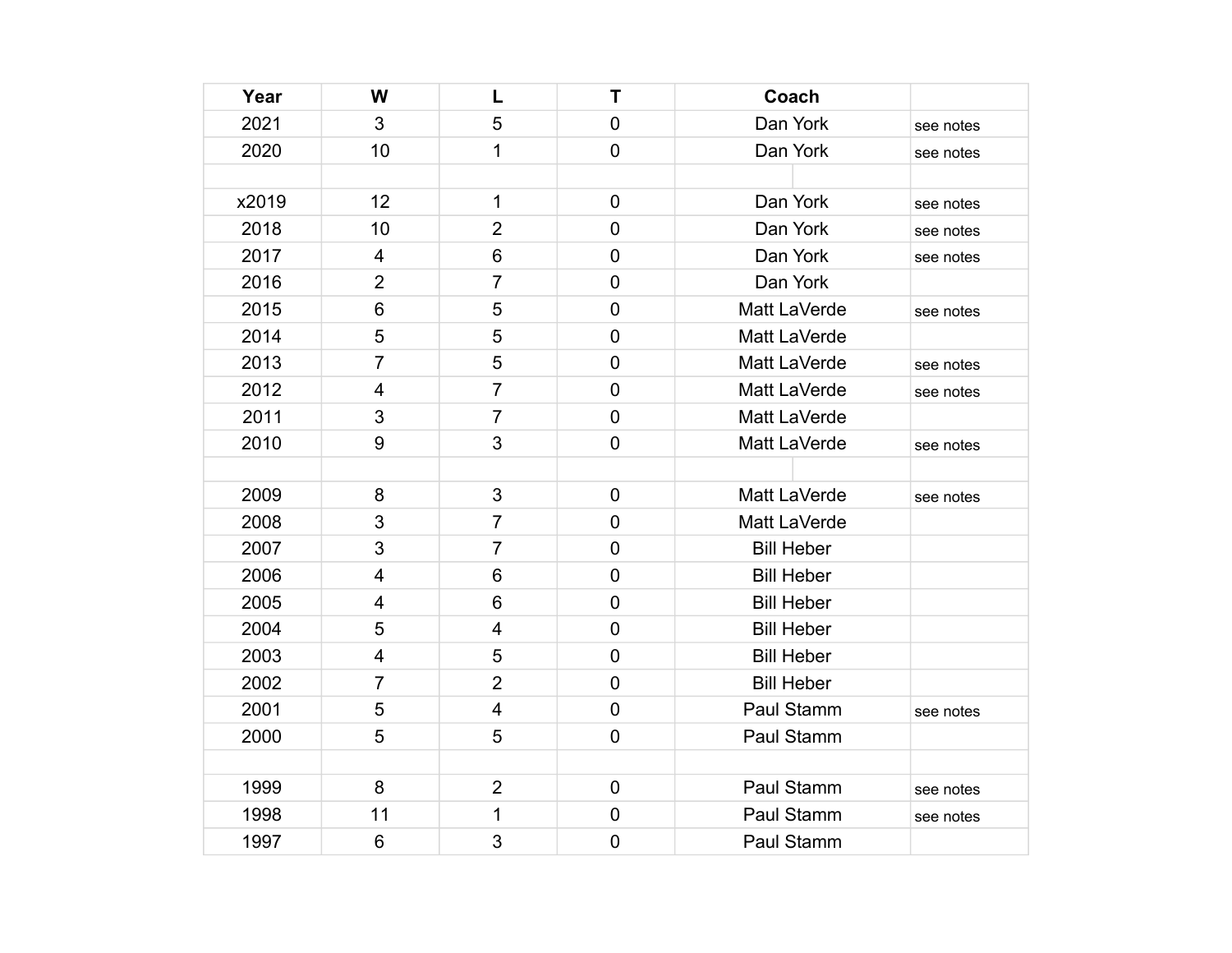| 1996 | $\overline{7}$          | 3                       | $\mathbf 0$    | Paul Stamm            | see notes |
|------|-------------------------|-------------------------|----------------|-----------------------|-----------|
| 1995 | 8                       | $\overline{2}$          | $\mathbf 0$    | Paul Stamm            | see notes |
| 1994 | $\overline{7}$          | 3                       | $\mathbf 0$    | Paul Stamm            | see notes |
| 1993 | 1                       | 9                       | $\mathbf 0$    | Paul Stamm            |           |
| 1992 | 3                       | $\overline{7}$          | $\overline{0}$ | Dan Brown             |           |
| 1991 | 3                       | 6                       | $\mathbf 0$    | Dan Brown             |           |
| 1990 | 3                       | 6                       | $\mathbf 0$    | Dan Brown             |           |
|      |                         |                         |                |                       |           |
| 1989 | 5                       | 5                       | $\pmb{0}$      | Dan Brown             |           |
| 1988 | 5                       | $\overline{\mathbf{4}}$ | 1              | Dan Brown             | see notes |
| 1987 | 0                       | 10                      | $\overline{0}$ | Dan Brown             |           |
| 1986 | 1                       | 9                       | $\mathbf 0$    | Dan Brown             |           |
| 1985 | $\overline{7}$          | $\mathbf 1$             | 1              | Dan Brown             | see notes |
| 1984 | $\overline{\mathbf{4}}$ | 5                       | $\overline{0}$ | Dan Brown             |           |
| 1983 | 1                       | 9                       | $\mathbf 0$    | Dan Brown             |           |
| 1982 | $\overline{2}$          | 6                       | $\pmb{0}$      | Dan Brown             |           |
| 1981 | $\overline{\mathbf{4}}$ | 4                       | 1              | Dan Brown             |           |
| 1980 | $\overline{2}$          | $\overline{7}$          | $\mathbf 0$    | Dan Brown             | see notes |
|      |                         |                         |                |                       |           |
| 1979 | 0                       | 9                       | $\mathbf 0$    | Dan Brown             |           |
| 1978 | $\overline{0}$          | 8                       | 1              | <b>Bill Highfield</b> |           |
| 1977 | 3                       | 6                       | $\mathbf 0$    | <b>Bill Highfield</b> |           |
| 1976 | $\pmb{0}$               | $\overline{7}$          | 1              | Pat Patterson         |           |
| 1975 | $\overline{7}$          | 3                       | $\overline{0}$ | Pat Patterson         | see notes |
| 1974 | 1                       | 8                       | $\mathbf 0$    | Pat Patterson         |           |
| 1973 | 3                       | 6                       | $\mathbf 0$    | Pat Patterson         |           |
| 1972 | $\overline{\mathbf{4}}$ | 5                       | $\mathbf 0$    | Pat Patterson         |           |
| 1971 | 6                       | 3                       | $\mathbf 0$    | Pat Patterson         |           |
| 1970 | 3                       | 4                       | $\overline{2}$ | Pat Patterson         |           |
|      |                         |                         |                |                       |           |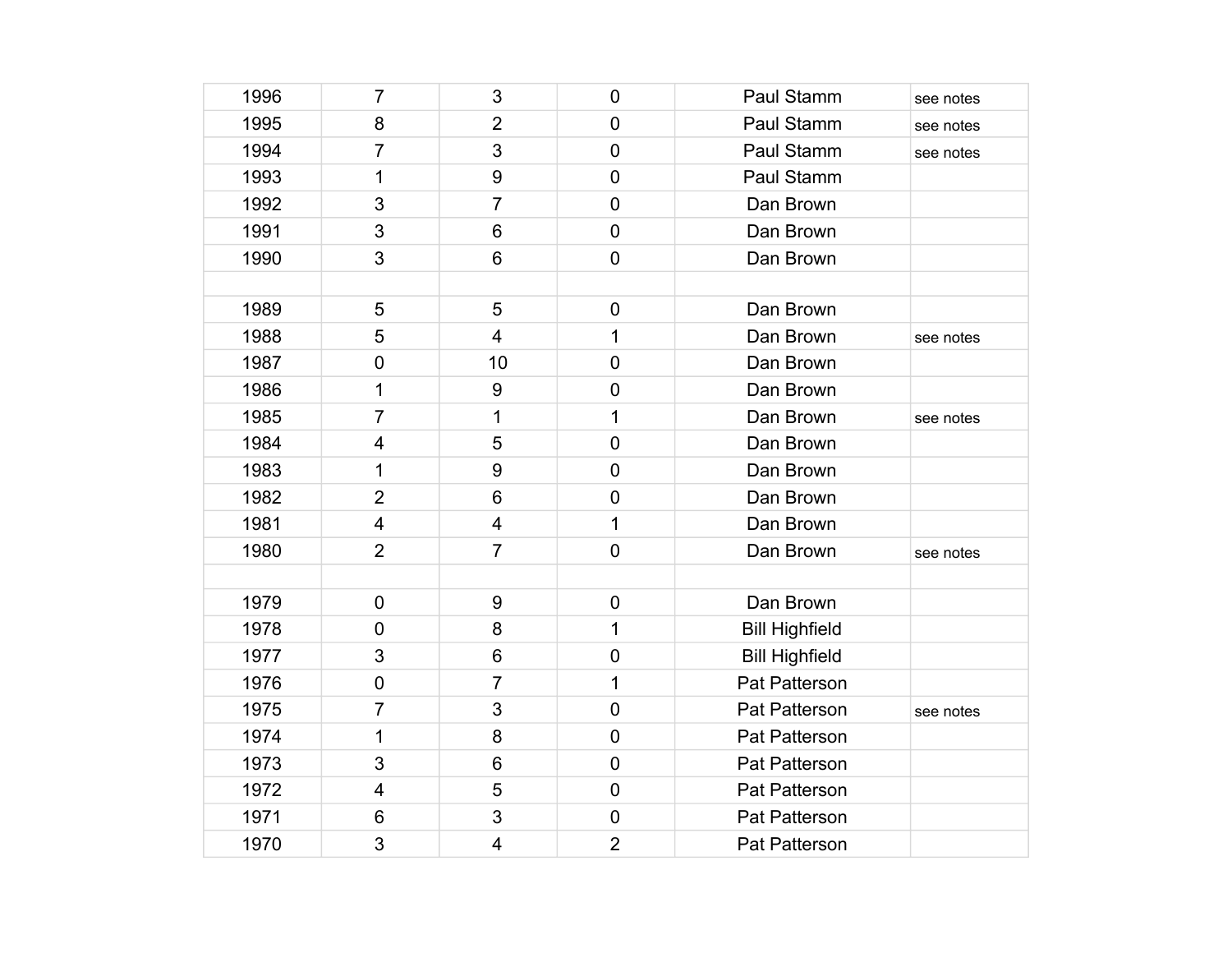| 1969 | 1                       | 8                       | $\overline{0}$ | Pat Patterson           |           |
|------|-------------------------|-------------------------|----------------|-------------------------|-----------|
| 1968 | $\overline{2}$          | $\overline{7}$          | $\overline{0}$ | <b>Bob King</b>         |           |
| 1967 | $\mathbf 1$             | 8                       | $\overline{0}$ | <b>Bob King</b>         |           |
| 1966 | $\overline{\mathbf{4}}$ | $\overline{\mathbf{4}}$ | 1              | <b>Blair Hildebrand</b> |           |
| 1965 | 3                       | 6                       | $\mathbf 0$    | <b>Blair Hildebrand</b> |           |
| 1964 | $\overline{7}$          | 1                       | $\overline{0}$ | <b>Blair Hildebrand</b> | see notes |
| 1963 | $6\phantom{1}6$         | 3                       | $\overline{0}$ | <b>Blair Hildebrand</b> |           |
| 1962 | $\overline{2}$          | 6                       | $\overline{0}$ | <b>Blair Hildebrand</b> |           |
| 1961 | 3                       | 5                       | $\overline{0}$ | <b>Blair Hildebrand</b> | see notes |
| 1960 | $\overline{0}$          | 8                       | $\overline{0}$ | <b>Blair Hildebrand</b> |           |
|      |                         |                         |                |                         |           |
| 1959 | $\mathbf 0$             | 8                       | $\mathbf 0$    | <b>Blair Hildebrand</b> |           |
| 1958 | 1                       | $\overline{7}$          | $\overline{0}$ | Ron Younker             |           |
| 1957 | 3                       | $\overline{\mathbf{4}}$ | $\mathbf 0$    | John Kaufman            | see notes |
| 1956 | $\overline{\mathbf{4}}$ | $\overline{\mathbf{4}}$ | $\mathbf 0$    | John Kaufman            |           |
| 1955 | 1                       | 5                       | 1              | John Kaufman            | see notes |
| 1954 | 1                       | 6                       | $\overline{2}$ | John Kaufman            |           |
| 1953 | 5                       | $\overline{\mathbf{4}}$ | $\overline{0}$ | John Kaufman            |           |
| 1952 | $6\phantom{1}6$         | 4                       | $\overline{0}$ | John Kaufman            |           |
| 1951 | 5                       | 3                       | $\mathbf 1$    | John Kaufman            |           |
| 1950 | 1                       | 8                       | $\overline{0}$ | John Kaufman            |           |
|      |                         |                         |                |                         |           |
| 1949 | $\overline{4}$          | 5                       | $\mathbf 0$    | John Kaufman            |           |
| 1948 | $\overline{2}$          | 8                       | $\mathbf 0$    | John Kaufman            |           |
| 1947 | 1                       | 7                       | 1              | George Hartman          |           |
| 1946 | $\overline{2}$          | 5                       | $\overline{2}$ | George Hartman          |           |
| 1945 | $\overline{2}$          | 5                       | 3              | Joe Connors             |           |
| 1944 | 3                       | 5                       | $\overline{2}$ | Joe Connors             |           |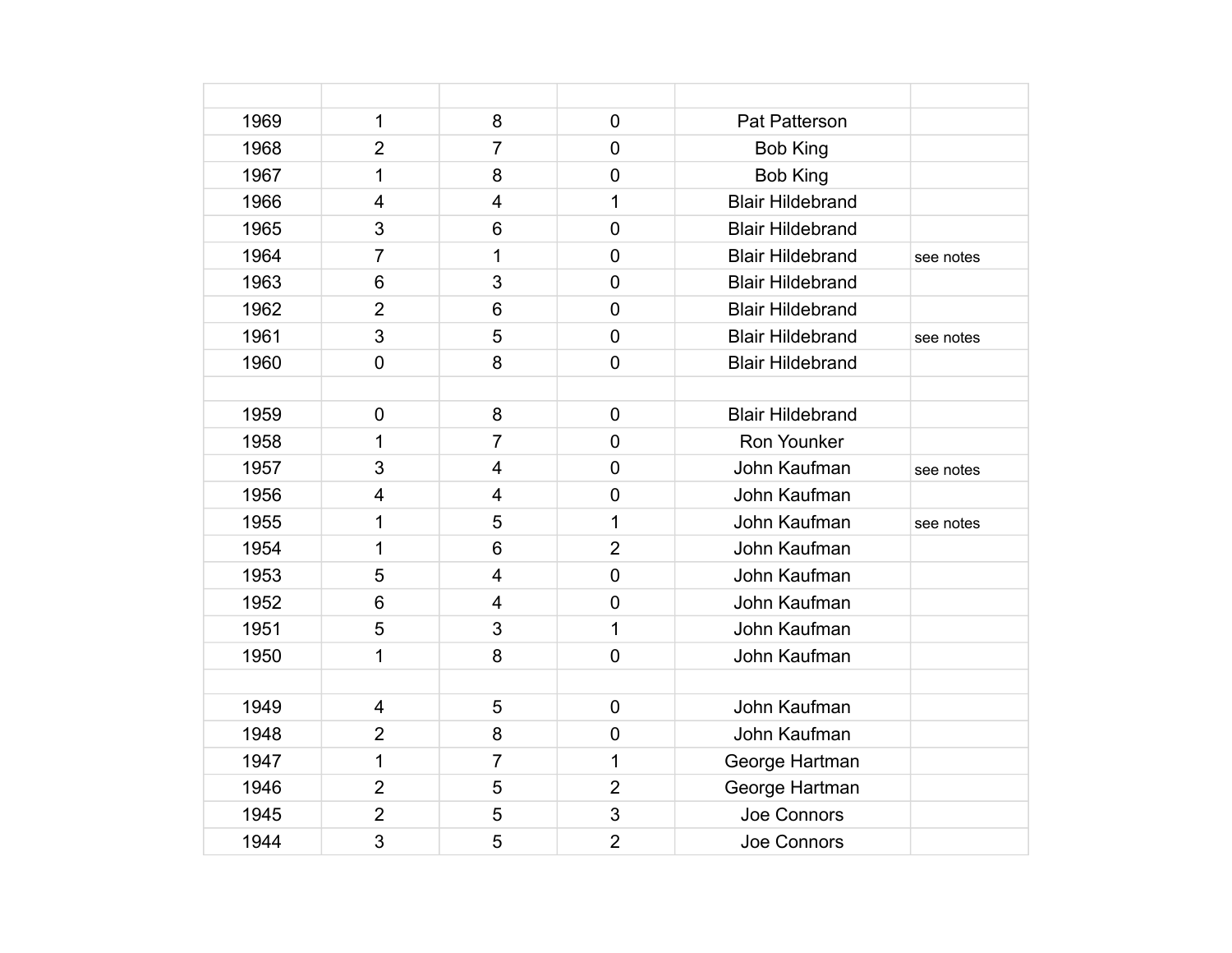| 1943 | 5                       | $\overline{4}$          | $\mathbf 0$    | Joe Connors          |           |
|------|-------------------------|-------------------------|----------------|----------------------|-----------|
| 1942 | 1                       | $\boldsymbol{9}$        | $\mathbf 0$    | Joe Connors          | see notes |
| 1941 | $\overline{0}$          | 8                       | 1              | Joe Connors          | see notes |
| 1940 | $\mathbf 0$             | 9                       | $\mathbf 0$    | <b>Mike Ferrare</b>  |           |
|      |                         |                         |                |                      |           |
| 1939 | $\overline{4}$          | $6\phantom{1}6$         | $\mathbf 0$    | <b>Mike Ferrare</b>  |           |
| 1938 | 5                       | 3                       | 1              | <b>Hud Wells</b>     |           |
| 1937 | 3                       | 6                       | $\mathbf 0$    | <b>Hud Wells</b>     |           |
| 1936 | $\overline{7}$          | $\overline{2}$          | $\mathbf 0$    | <b>Hud Wells</b>     | see notes |
| 1935 | $\overline{2}$          | $6\phantom{1}$          | $\overline{0}$ | <b>Hud Wells</b>     |           |
| 1934 | $6\phantom{1}$          | 1                       | 1              | <b>Hud Wells</b>     | see notes |
| 1933 | 3                       | 5                       | $\mathbf 0$    | <b>Hud Wells</b>     |           |
| 1932 | $\overline{2}$          | 5                       | 1              | <b>Hud Wells</b>     | see notes |
| 1931 | 8                       | $\mathbf{1}$            | $\pmb{0}$      | <b>Hud Wells</b>     | see notes |
| 1930 | $\overline{7}$          | $\mathbf 0$             | 1              | <b>Hud Wells</b>     | see notes |
|      |                         |                         |                |                      |           |
| 1929 | 5                       | $\overline{4}$          | $\mathbf 0$    | Alex Fox             |           |
| 1928 | 3                       | 4                       | $\overline{2}$ | R.E. Brown           | see notes |
| 1927 | 5                       | 3                       | 1              | R.E. Brown           |           |
| 1926 | $6\phantom{1}$          | $\overline{2}$          | 1              | R.E. Brown           | see notes |
| 1925 | $\overline{\mathbf{4}}$ | 5                       | 1              | George Woodman       | see notes |
| 1924 | 8                       | $\mathbf 0$             | 3              | George Woodman       | see notes |
| 1923 | $\overline{4}$          | $6\phantom{1}6$         | $\mathbf 0$    | George Woodman       | see notes |
| 1922 | 3                       | $\overline{4}$          | $\overline{2}$ | George Woodman       | see notes |
| 1921 | 8                       | 1                       | 1              | <b>Bill Fountain</b> | see notes |
| 1920 | $\overline{4}$          | 3                       | $\mathbf 0$    | <b>Bill Fountain</b> |           |
|      |                         |                         |                |                      |           |
| 1919 | 5                       | $\overline{\mathbf{4}}$ | 1              | <b>Bill Fountain</b> |           |
| 1918 | 1                       | 1                       | 1              | <b>Bill Fountain</b> | see notes |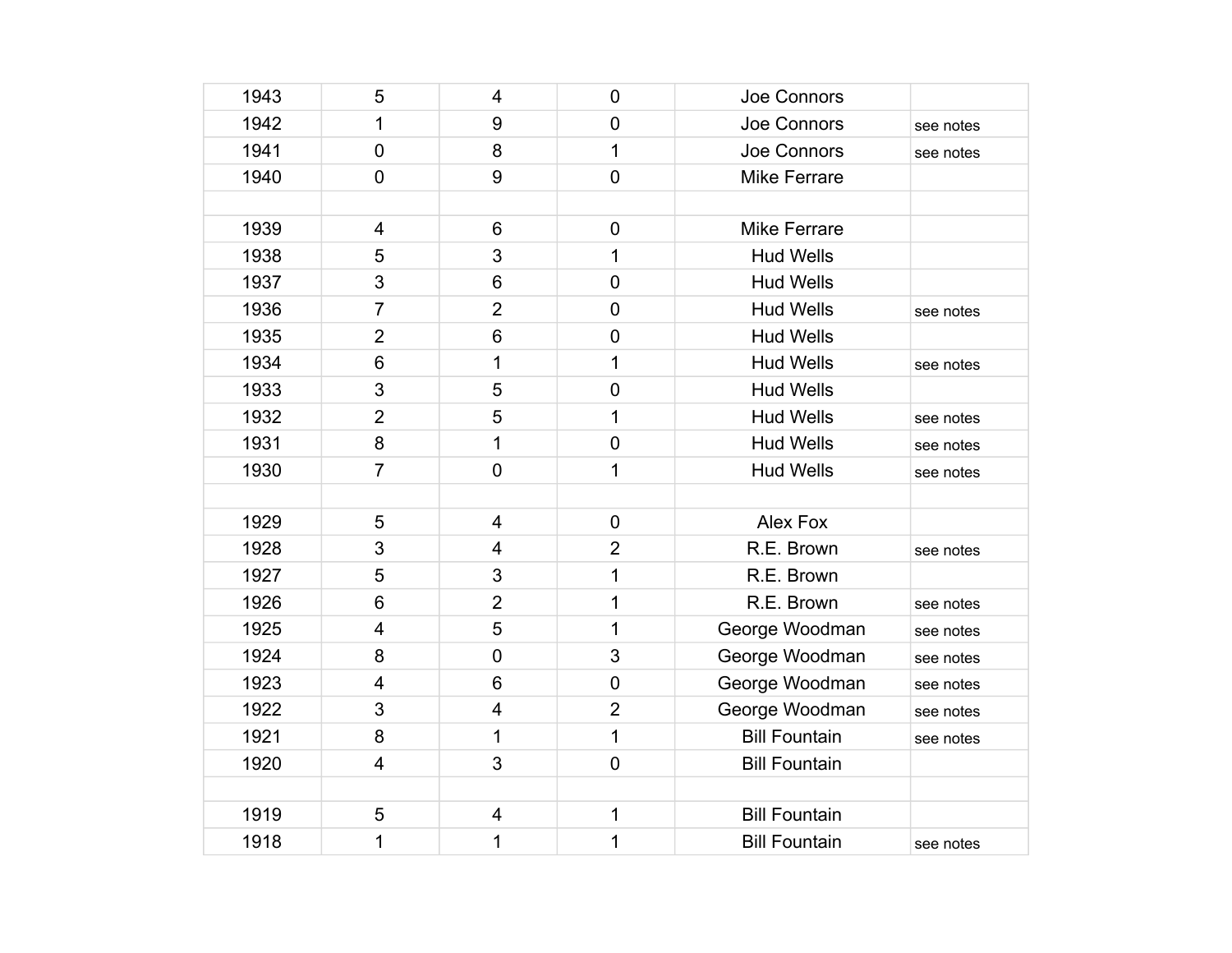| 1917                                                     | $\overline{2}$            | 3                       | $\mathbf 0$      | J. Henry Quirk |           |  |
|----------------------------------------------------------|---------------------------|-------------------------|------------------|----------------|-----------|--|
| 1916                                                     | 6                         | 1                       | 1                | J. Henry Quirk | see notes |  |
| 1915                                                     | 5                         | $\mathbf{1}$            | 1                | J. Henry Quirk |           |  |
| 1914                                                     | 3                         | 3                       | $\mathbf 0$      | Van Atkin      |           |  |
| 1913                                                     | $\mathbf 1$               | $\overline{2}$          | 1                |                |           |  |
| 1912                                                     | $\mathbf 0$               | 5                       | $\pmb{0}$        |                |           |  |
| 1911                                                     | 1                         | 3                       | $\pmb{0}$        |                | see notes |  |
| 1910                                                     | 1                         | $\overline{\mathbf{4}}$ | $\mathbf 0$      |                |           |  |
|                                                          |                           |                         |                  |                |           |  |
| 1909                                                     | 5                         | $\mathbf 1$             | $\mathbf{1}$     |                | see notes |  |
| 1908                                                     | $\overline{7}$            | 1                       | $\boldsymbol{0}$ | Jim O'Neil     |           |  |
| 1907                                                     | $\ensuremath{\mathsf{3}}$ | 1                       | $\overline{2}$   |                | see notes |  |
| 1906                                                     | 3                         | $\mathbf{1}$            | 1                | Davis          |           |  |
| 1905                                                     | 1                         | $\overline{2}$          | 1                |                |           |  |
| 1904                                                     | $\pmb{0}$                 | $\mathbf 0$             | 1                |                |           |  |
| 1903                                                     | $\ensuremath{\mathsf{3}}$ | 3                       | $\mathbf 0$      |                |           |  |
| 1902                                                     | $\mathbf 1$               | $\mathbf 0$             | $\pmb{0}$        |                |           |  |
| 1901                                                     | 3                         | $\overline{2}$          | 1                |                |           |  |
| 1900                                                     | $\mathbf 1$               | $\overline{2}$          | 1                |                |           |  |
|                                                          |                           |                         |                  |                |           |  |
| 1899                                                     |                           |                         | no team          |                |           |  |
| 1898                                                     | $\mathbf 1$               | $\mathbf 0$             | $\pmb{0}$        |                |           |  |
| 1897                                                     | 1                         | $\overline{2}$          | 1                |                | see notes |  |
| 1896                                                     | $\mathbf 0$               | 3                       | $\pmb{0}$        |                | see notes |  |
|                                                          |                           |                         |                  |                |           |  |
|                                                          |                           |                         |                  |                |           |  |
| x -- if "x" is not there changes year into dollar amount |                           |                         |                  |                |           |  |
|                                                          |                           |                         |                  |                |           |  |
| <b>NOTES</b>                                             |                           |                         |                  |                |           |  |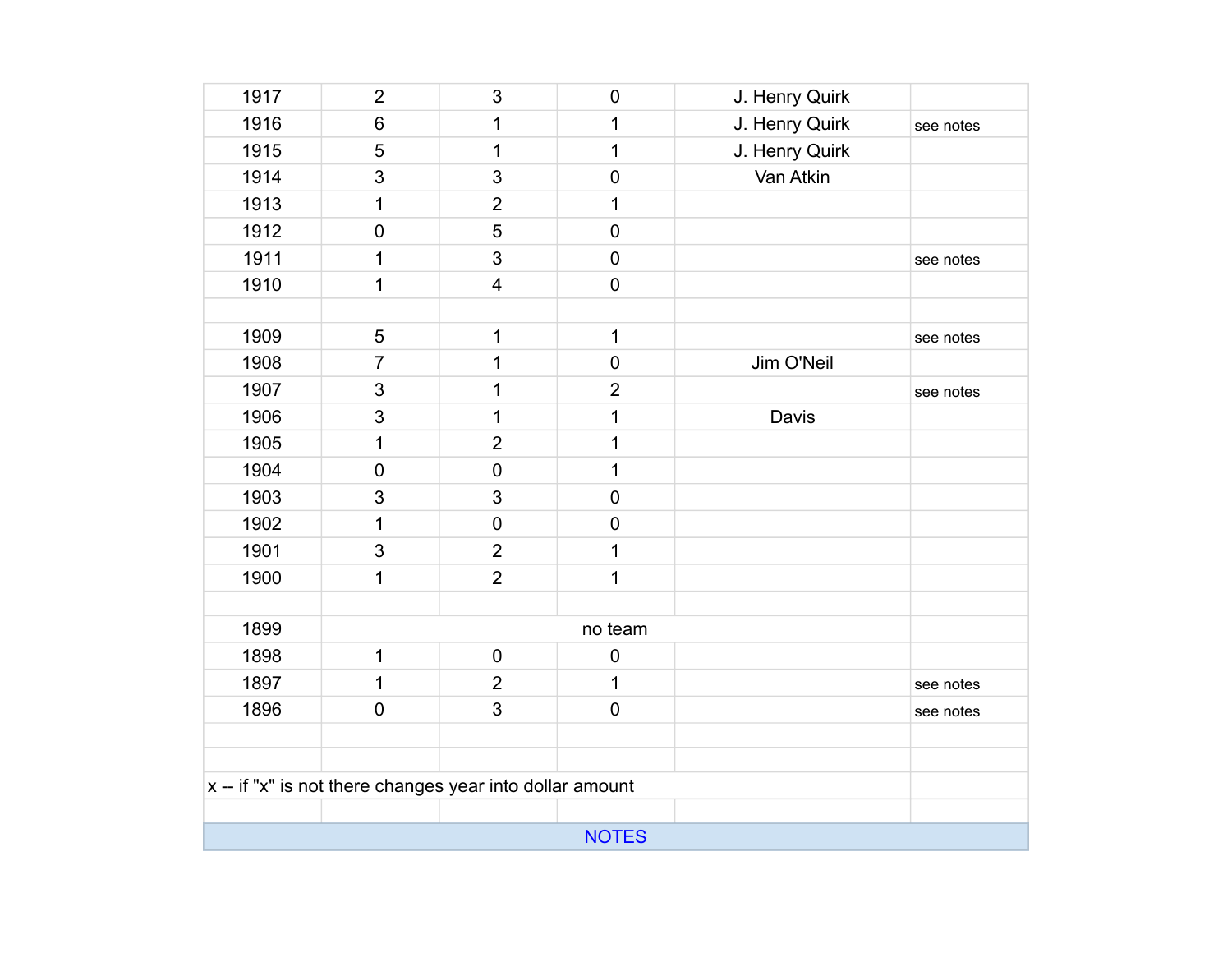| 2021 -- qualified but team voted to opt out of playoffs                                                                |  |  |  |  |
|------------------------------------------------------------------------------------------------------------------------|--|--|--|--|
| 2020 -- D-10 4A champs, region champs, two interdistrict playoff wins, advanced to state Final Four for first time     |  |  |  |  |
|                                                                                                                        |  |  |  |  |
| 2019 -- D-10 5A and region champs, first interdistrict playoff win, best start ever (12-0), most wins in a season (12) |  |  |  |  |
| 2018 -- D-10 5A champs; lost in first round interdistricts                                                             |  |  |  |  |
| 2017 -- Played and lost five-overtime game, 60-58, to Conneaut                                                         |  |  |  |  |
| 2015 -- Lost in first round of D-10 playoffs to Prep                                                                   |  |  |  |  |
| 2013 -- Lost in first round of D-10 playoffs; forfeited to Bradford for using ineligible player (won 49-0 on field)    |  |  |  |  |
| 2012 -- Lost in first round of D-10 playoffs                                                                           |  |  |  |  |
| 2010 -- 12-game regular season win streak ended by Grove City; beat Warren in D-10 playoffs before losing to Prep      |  |  |  |  |
|                                                                                                                        |  |  |  |  |
| 2009 -- Lost in first round of D-10 playoffs to North East                                                             |  |  |  |  |
|                                                                                                                        |  |  |  |  |
| 2001 -- Shared the TCAC title with Franklin                                                                            |  |  |  |  |
|                                                                                                                        |  |  |  |  |
| 1999 -- Had 17-game regular season win streak ended by Greenville                                                      |  |  |  |  |
| 1998 -- Won D-10 Class AAA title, lost to Perry in interdistricts; Northwest Conference, TCAC champs                   |  |  |  |  |
| 1996 -- Tied Franklin for TCAC title; lost to Corry in first round of D-10 playoffs                                    |  |  |  |  |
| 1995 -- TCAC champs                                                                                                    |  |  |  |  |
| 1994 -- TCAC champs                                                                                                    |  |  |  |  |
|                                                                                                                        |  |  |  |  |
| 1988 -- Ended 13-game losing streak with win over Grove City in opener                                                 |  |  |  |  |
| 1985 -- TCAC champs                                                                                                    |  |  |  |  |
| 1980 -- Win over Grove City in opener ended 16-game losing streak and 18-game winless streak                           |  |  |  |  |
|                                                                                                                        |  |  |  |  |
| 1975 -- Won first Section 2 title since 1964; Reynolds forfeited game to OC due to teachers' strike                    |  |  |  |  |
|                                                                                                                        |  |  |  |  |
| 1964 -- Won Section 2 title                                                                                            |  |  |  |  |
| 1961 -- Win over Corry ended 24-game losing streak                                                                     |  |  |  |  |
|                                                                                                                        |  |  |  |  |
| 1957 -- Game with Greenville canceled due to the flu                                                                   |  |  |  |  |